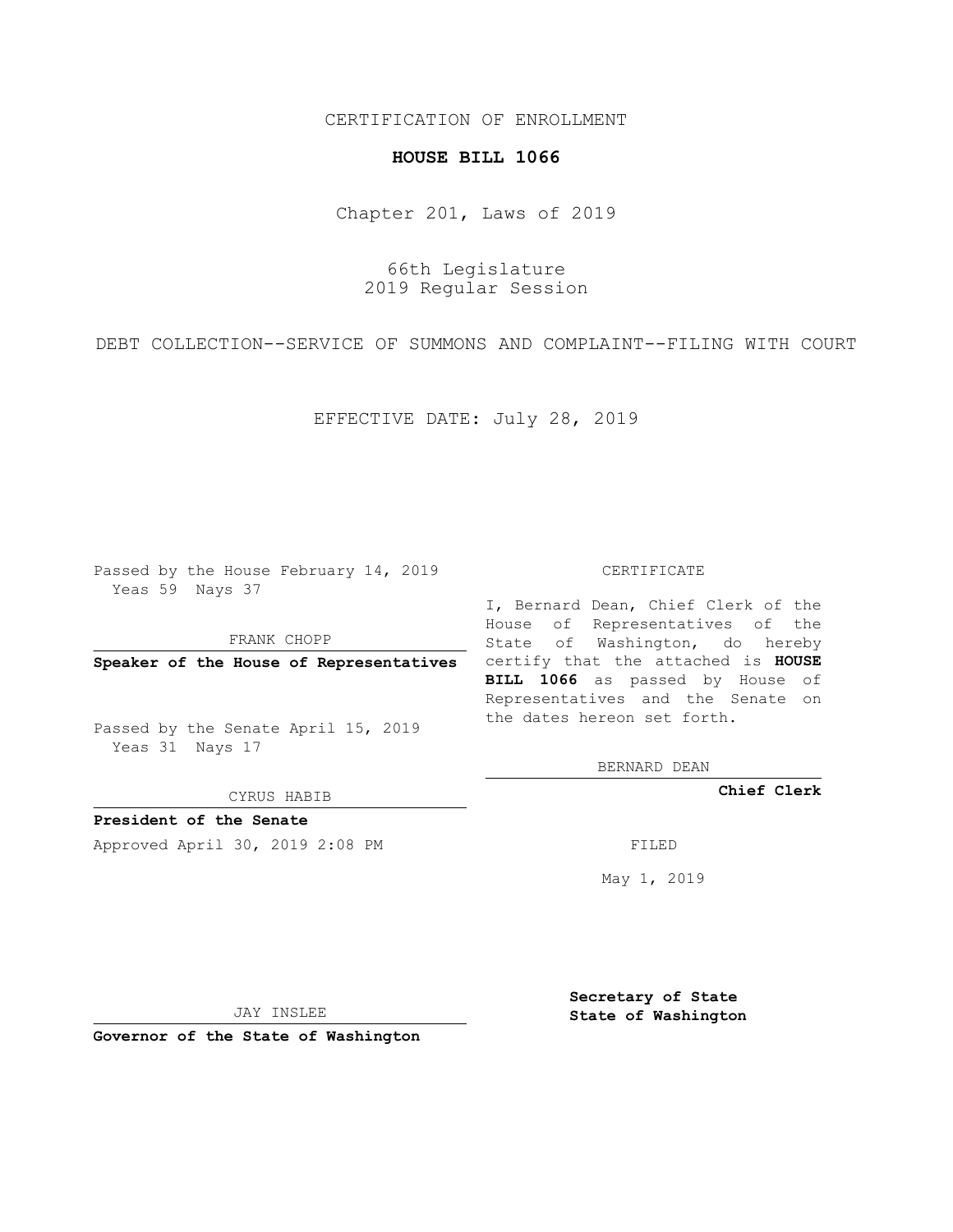## **HOUSE BILL 1066**

Passed Legislature - 2019 Regular Session

**State of Washington 66th Legislature 2019 Regular Session**

**By** Representatives Kilduff, Valdez, Orwall, Jinkins, Ryu, Bergquist, Stanford, Leavitt, Walen, and Young; by request of Attorney General

Prefiled 12/24/18. Read first time 01/14/19. Referred to Committee on Civil Rights & Judiciary.

1 AN ACT Relating to the service of legal actions to collect a debt 2 by a collection agency; amending RCW 19.16.250; and creating a new 3 section.

4 BE IT ENACTED BY THE LEGISLATURE OF THE STATE OF WASHINGTON:

5 NEW SECTION. **Sec. 1.** (1) The legislature finds and declares 6 that:

7 (a) Due process requires that all defendants in court proceedings 8 be provided with adequate notice and a reasonable opportunity to be 9 heard;

 (b) Washington superior court civil rule 3 generally allows a plaintiff to serve a defendant with an unfiled summons and complaint. This superior court practice, known as "pocket service," is not allowed in Washington's courts of limited jurisdiction, including the district courts. Pocket service need not interfere with a defendant's due process rights if the defendant is represented by counsel or otherwise familiar with local legal procedural rules;

17 (c) In the debt collection context, however, many defendants are 18 unfamiliar with the legal process, and most are unrepresented. When 19 served with an unfiled, unnumbered summons and complaint, these 20 defendants do not always realize that they must respond to the 21 unfiled case, or know how to do so, to avoid a default judgment;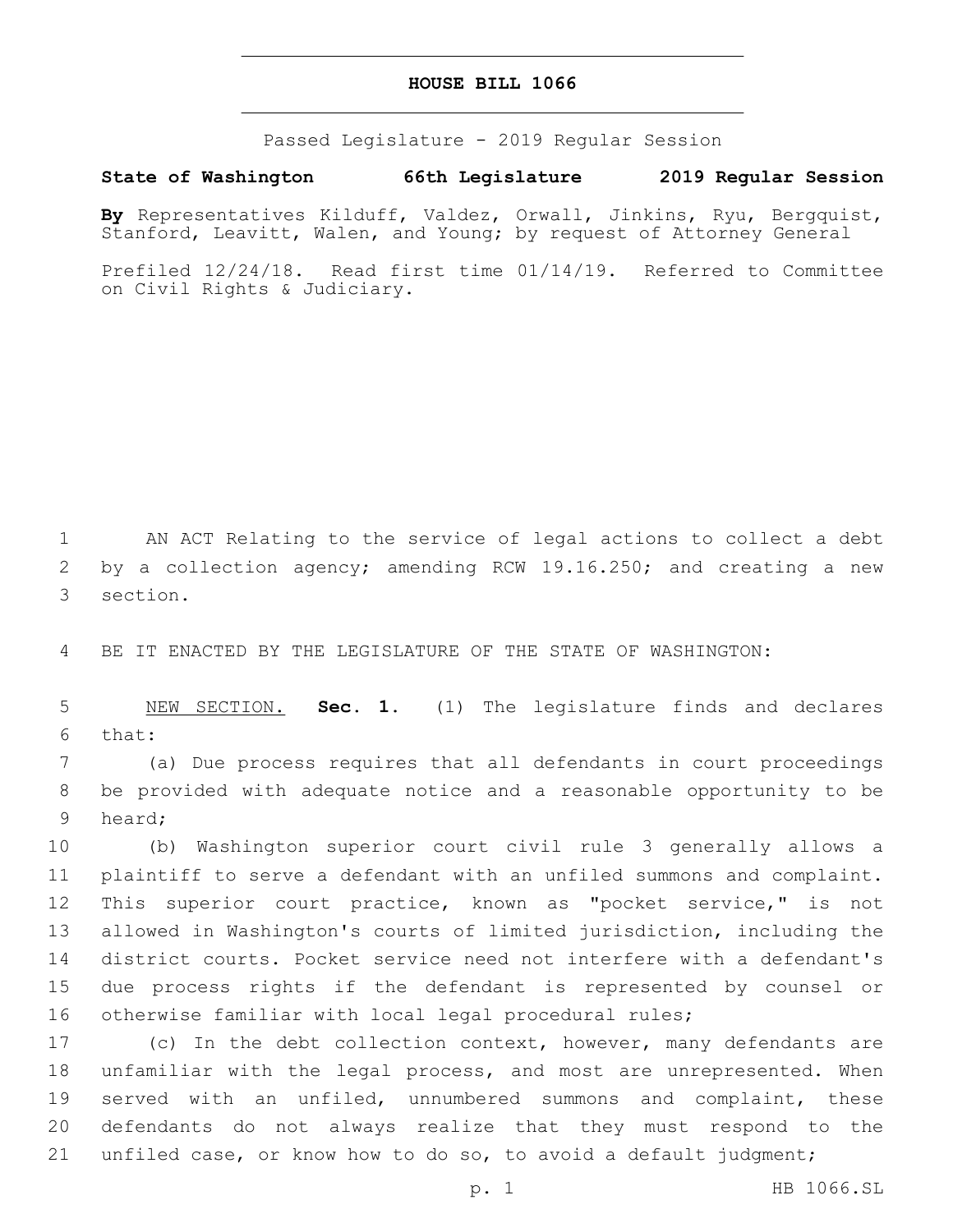(d) In the debt collection context, many unrepresented defendants reasonably conclude that the unnumbered summons and complaint are not valid, particularly when they call the court and are told that no case has been filed. They then intentionally fail to answer and unwittingly give up their only opportunity to contest the debt;

 (e) For these reasons, among others, a majority of defendants in debt collection cases filed in Washington superior courts fail to respond to the summons and complaint and, as a result, have default 9 judgments entered against them.

 (2) Therefore, the legislature intends to require that debt collection complaints be filed prior to service of the summons and complaint on defendants to ensure that defendants understand that it is an existing court case, are informed of the case number, and receive adequate notice and a reasonable opportunity to respond and 15 be heard to avoid default judgment.

 **Sec. 2.** RCW 19.16.250 and 2016 c 86 s 4 are each amended to read 17 as follows:

18 No licensee or employee of a licensee shall:

 (1) Directly or indirectly aid or abet any unlicensed person to engage in business as a collection agency in this state or receive compensation from such unlicensed person: PROVIDED, That nothing in this chapter shall prevent a licensee from accepting, as forwardee, claims for collection from a collection agency or attorney whose 24 place of business is outside the state.

 (2) Collect or attempt to collect a claim by the use of any means contrary to the postal laws and regulations of the United States 27 postal department.

 (3) Publish or post or cause to be published or posted, any list of debtors commonly known as "bad debt lists" or threaten to do so. For purposes of this chapter, a "bad debt list" means any list of natural persons alleged to fail to honor their lawful debts. However, nothing herein shall be construed to prohibit a licensee from communicating to its customers or clients by means of a coded list, the existence of a check dishonored because of insufficient funds, not sufficient funds or closed account by the financial institution servicing the debtor's checking account: PROVIDED, That the debtor's identity is not readily apparent: PROVIDED FURTHER, That the licensee complies with the requirements of subsection (10)(e) of this section.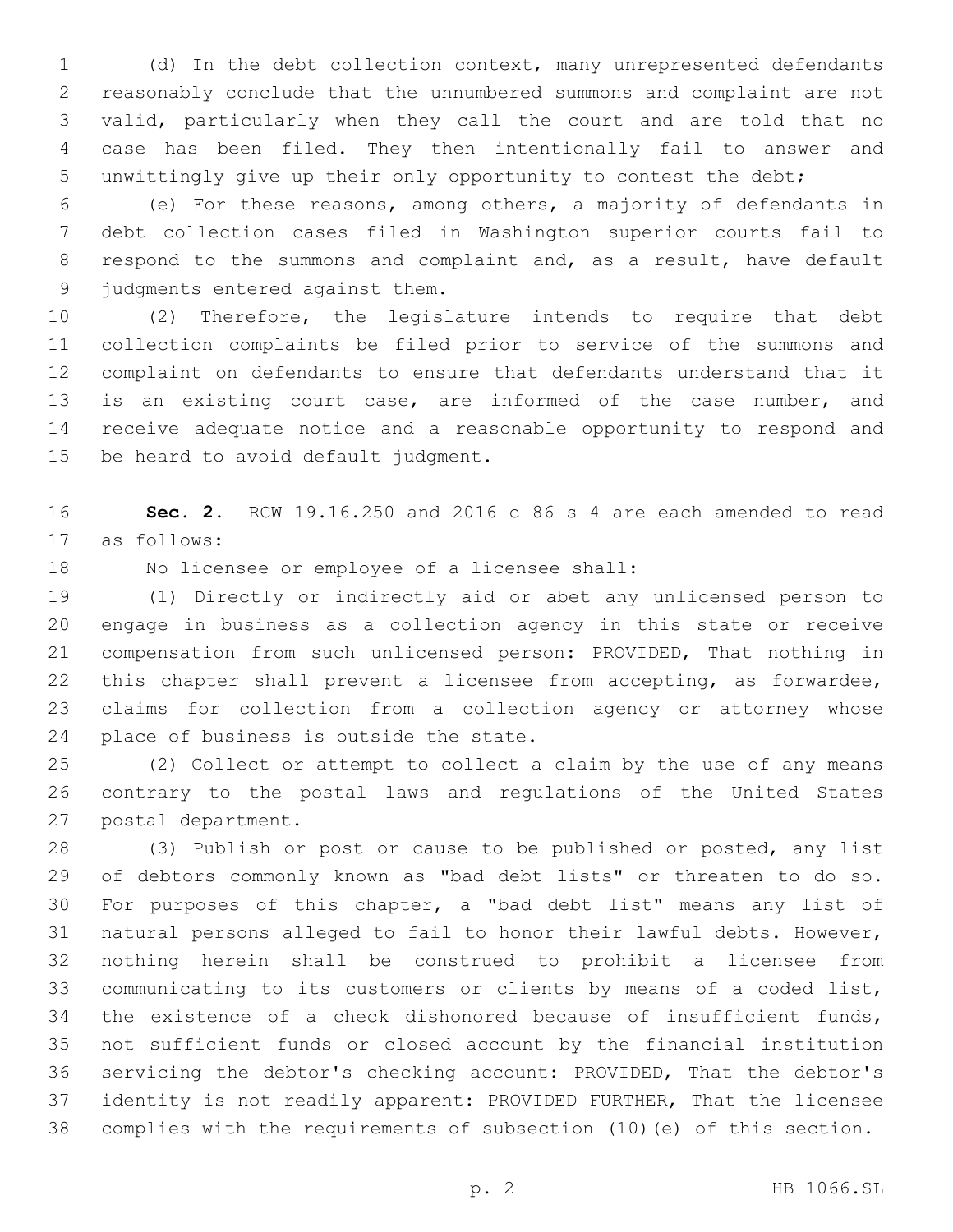(4) Have in his or her possession or make use of any badge, use a uniform of any law enforcement agency or any simulation thereof, or make any statements which might be construed as indicating an official connection with any federal, state, county, or city law enforcement agency, or any other governmental agency, while engaged 6 in collection agency business.

 (5) Perform any act or acts, either directly or indirectly, 8 constituting the unauthorized practice of law.

 (6) Advertise for sale or threaten to advertise for sale any claim as a means of endeavoring to enforce payment thereof or agreeing to do so for the purpose of soliciting claims, except where the licensee has acquired claims as an assignee for the benefit of creditors or where the licensee is acting under court order.

 (7) Use any name while engaged in the making of a demand for any claim other than the name set forth on his or her or its current 16 license issued hereunder.

 (8) Give or send to any debtor or cause to be given or sent to 18 any debtor, any notice, letter, message, or form, other than through proper legal action, process, or proceedings, which represents or implies that a claim exists unless it shall indicate in clear and 21 legible type:

 (a) The name of the licensee and the city, street, and number at 23 which he or she is licensed to do business;

 (b) The name of the original creditor to whom the debtor owed the claim if such name is known to the licensee or employee: PROVIDED, That upon written request of the debtor, the licensee shall provide this name to the debtor or cease efforts to collect on the debt until 28 this information is provided;

 (c) If the notice, letter, message, or form is the first notice to the debtor or if the licensee is attempting to collect a different amount than indicated in his or her or its first notice to the debtor, an itemization of the claim asserted must be made including:

 (i) Amount owing on the original obligation at the time it was received by the licensee for collection or by assignment;

 (ii) Interest or service charge, collection costs, or late payment charges, if any, added to the original obligation by the original creditor, customer or assignor before it was received by the licensee for collection, if such information is known by the licensee or employee: PROVIDED, That upon written request of the debtor, the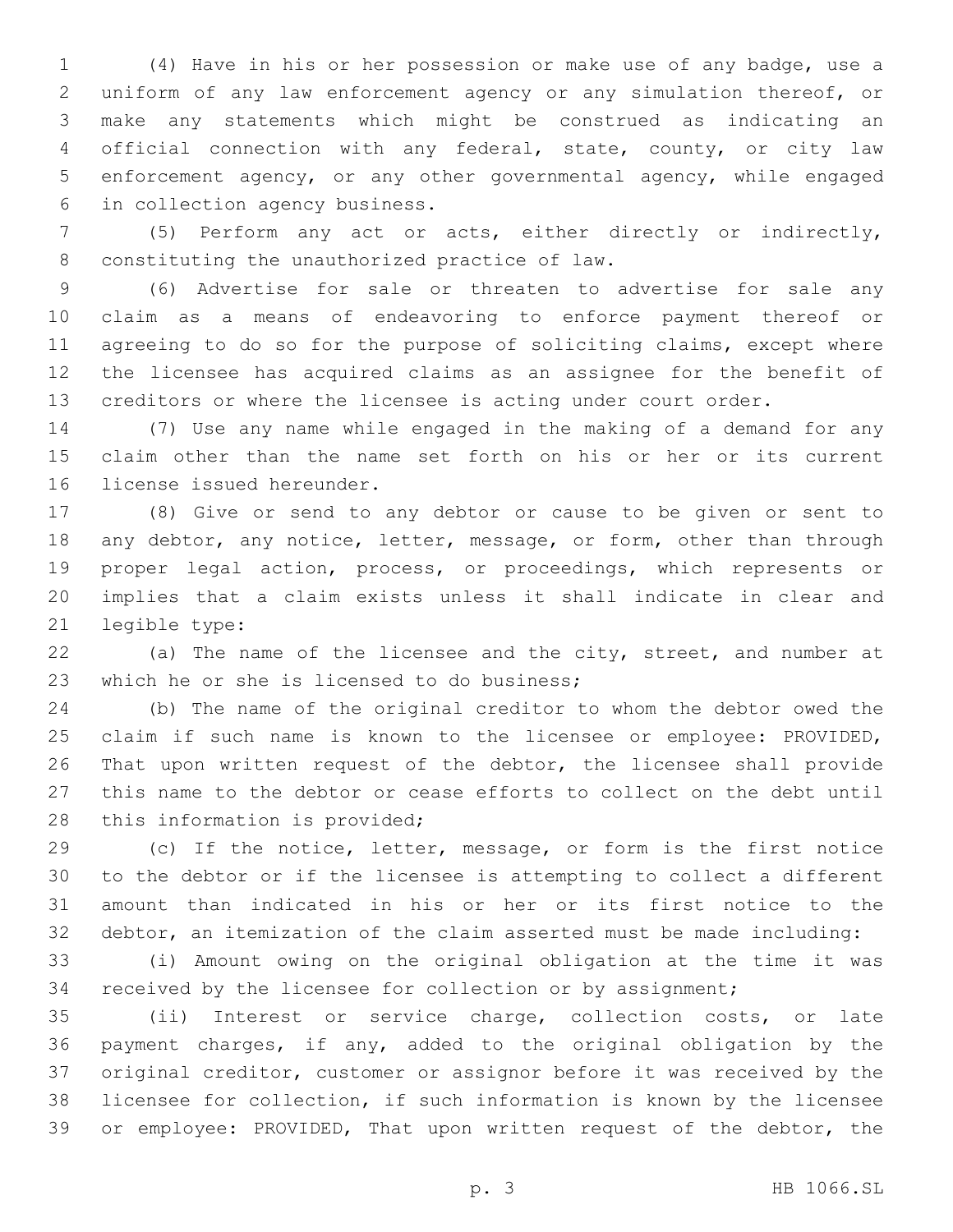licensee shall make a reasonable effort to obtain information on such 2 items and provide this information to the debtor;

 (iii) Interest or service charge, if any, added by the licensee or customer or assignor after the obligation was received by the 5 licensee for collection;

 (iv) Collection costs, if any, that the licensee is attempting to 7 collect;

 (v) Attorneys' fees, if any, that the licensee is attempting to collect on his or her or its behalf or on the behalf of a customer or 10 assignor; and

 (vi) Any other charge or fee that the licensee is attempting to collect on his or her or its own behalf or on the behalf of a 13 customer or assignor;

 (d) If the notice, letter, message, or form concerns a judgment obtained against the debtor, no itemization of the amounts contained in the judgment is required, except postjudgment interest, if 17 claimed, and the current account balance;

 (e) If the notice, letter, message, or form is the first notice to the debtor, an itemization of the claim asserted must be made 20 including the following information:

 (i) The original account number or redacted original account number assigned to the debt, if known to the licensee or employee: PROVIDED, That upon written request of the debtor, the licensee must make a reasonable effort to obtain this information or cease efforts to collect on the debt until this information is provided; and

 (ii) The date of the last payment to the creditor on the subject debt by the debtor, if known to the licensee or employee: PROVIDED, That upon written request of the debtor, the licensee must make a reasonable effort to obtain this information or cease efforts to collect on the debt until this information is provided.

 (9) Communicate in writing with a debtor concerning a claim 32 through a proper legal action, process, or proceeding, where such communication is the first written communication with the debtor, without providing the information set forth in subsection (8)(c) of 35 this section in the written communication.

 (10) Communicate or threaten to communicate, the existence of a claim to a person other than one who might be reasonably expected to be liable on the claim in any manner other than through proper legal action, process, or proceedings except under the following conditions:40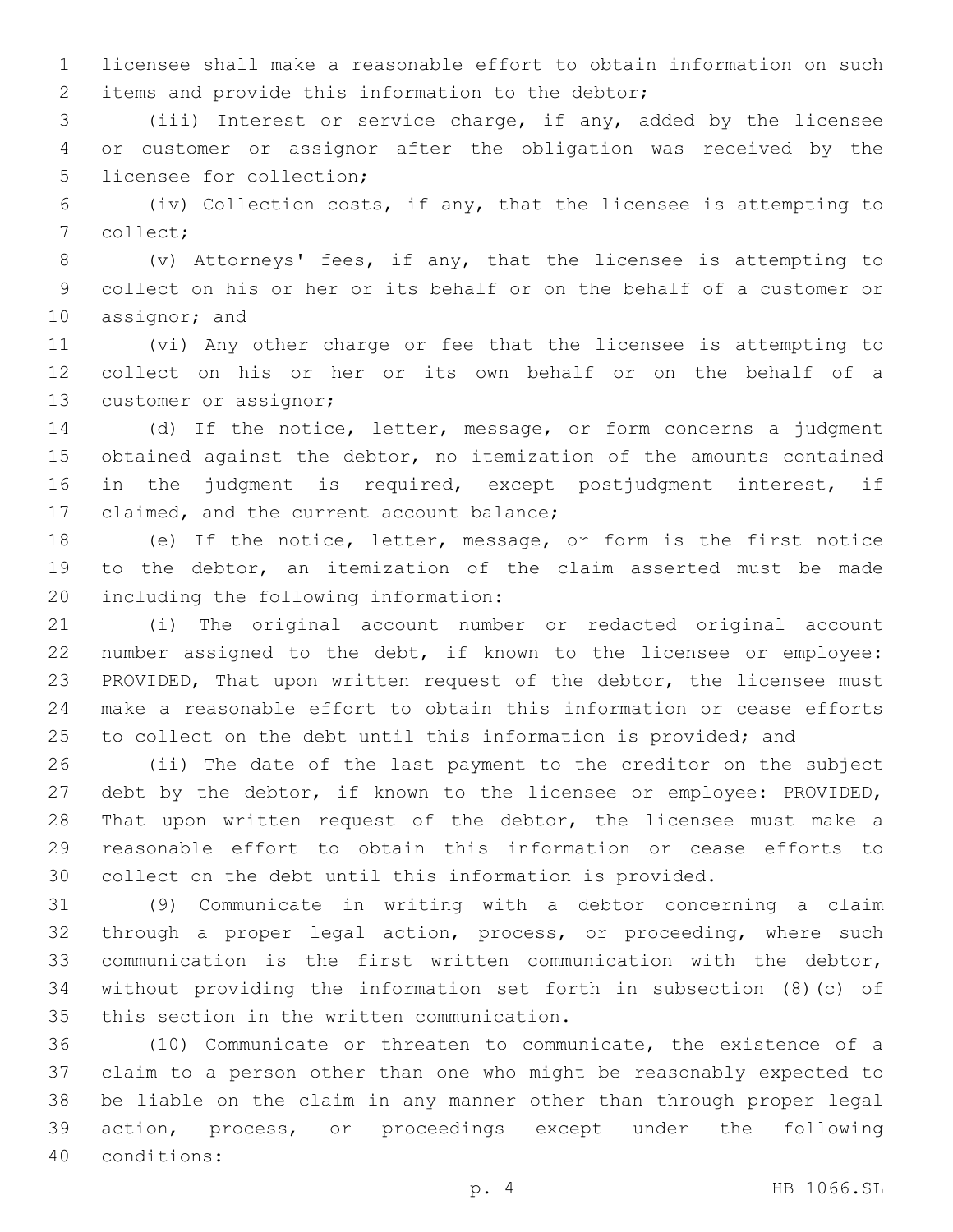(a) A licensee or employee of a licensee may inform a credit reporting bureau of the existence of a claim. If the licensee or employee of a licensee reports a claim to a credit reporting bureau, the licensee shall, upon receipt of written notice from the debtor that any part of the claim is disputed, notify the credit reporting bureau of the dispute by written or electronic means and create a record of the fact of the notification and when the notification was 8 provided;

 (b) A licensee or employee in collecting or attempting to collect a claim may communicate the existence of a claim to a debtor's 11 employer if the claim has been reduced to a judgment;

 (c) A licensee or employee in collecting or attempting to collect a claim that has not been reduced to judgment, may communicate the 14 existence of a claim to a debtor's employer if:

 (i) The licensee or employee has notified or attempted to notify the debtor in writing at his or her last known address or place of employment concerning the claim and the debtor after a reasonable time has failed to pay the claim or has failed to agree to make payments on the claim in a manner acceptable to the licensee, and

 (ii) The debtor has not in writing to the licensee disputed any 21 part of the claim: PROVIDED, That the licensee or employee may only communicate the existence of a claim which has not been reduced to judgment to the debtor's employer once unless the debtor's employer 24 has agreed to additional communications.

 (d) A licensee may for the purpose of locating the debtor or locating assets of the debtor communicate the existence of a claim to any person who might reasonably be expected to have knowledge of the whereabouts of a debtor or the location of assets of the debtor if the claim is reduced to judgment, or if not reduced to judgment, when:30

 (i) The licensee or employee has notified or attempted to notify the debtor in writing at his or her last known address or last known place of employment concerning the claim and the debtor after a reasonable time has failed to pay the claim or has failed to agree to make payments on the claim in a manner acceptable to the licensee, 36 and

 (ii) The debtor has not in writing disputed any part of the claim.38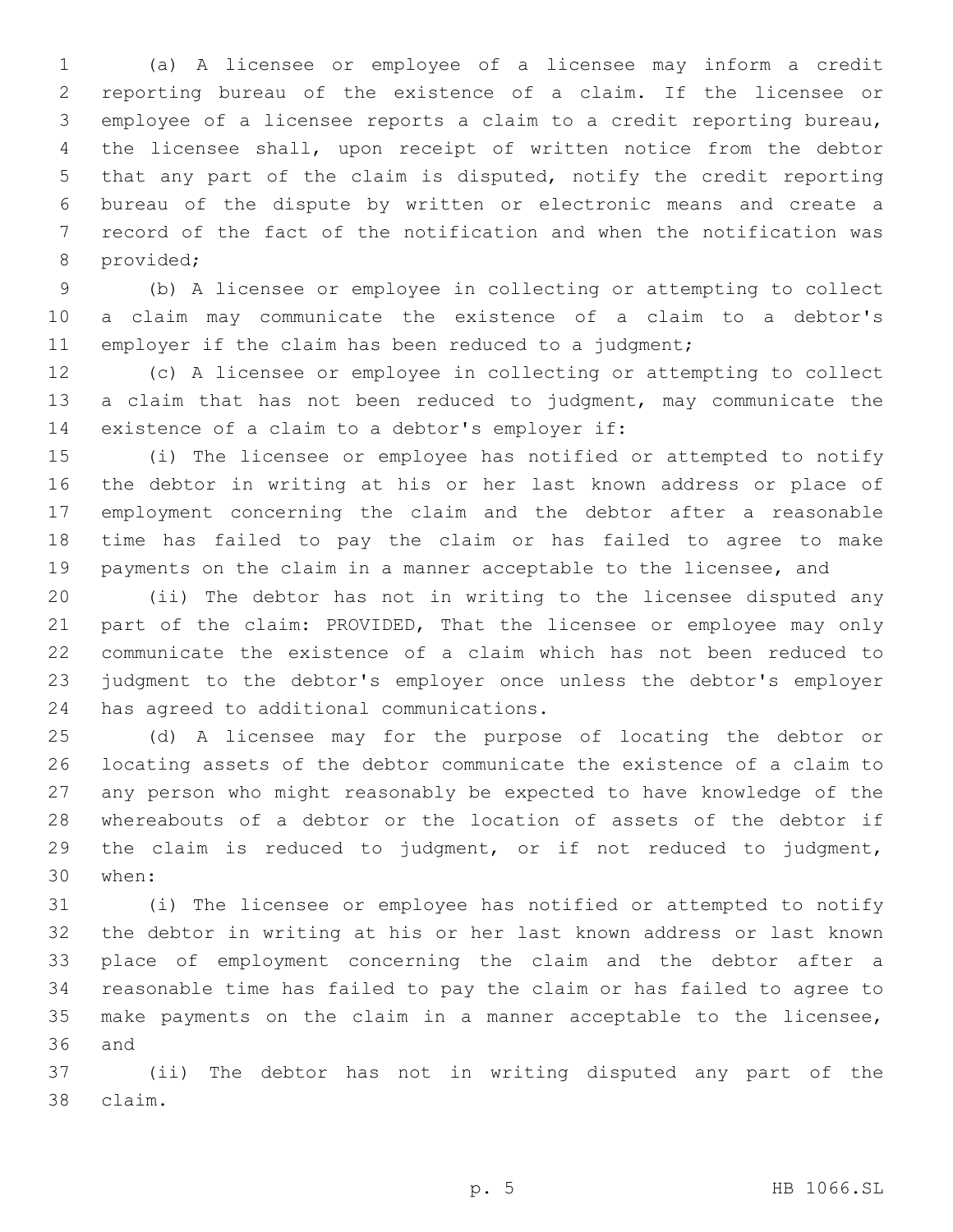(e) A licensee may communicate the existence of a claim to its customers or clients if the claim is reduced to judgment, or if not 3 reduced to judgment, when:

 (i) The licensee has notified or attempted to notify the debtor in writing at his or her last known address or last known place of employment concerning the claim and the debtor after a reasonable time has failed to pay the claim or has failed to agree to make payments on the claim in a manner acceptable to the licensee, and

 (ii) The debtor has not in writing disputed any part of the claim.10

 (11) Threaten the debtor with impairment of his or her credit rating if a claim is not paid: PROVIDED, That advising a debtor that the licensee has reported or intends to report a claim to a credit reporting agency is not considered a threat if the licensee actually has reported or intends to report the claim to a credit reporting 16 agency.

 (12) Communicate with the debtor after notification in writing from an attorney representing such debtor that all further communications relative to a claim should be addressed to the attorney: PROVIDED, That if a licensee requests in writing information from an attorney regarding such claim and the attorney does not respond within a reasonable time, the licensee may communicate directly with the debtor until he or she or it again receives notification in writing that an attorney is representing the 25 debtor.

 (13) Communicate with a debtor or anyone else in such a manner as to harass, intimidate, threaten, or embarrass a debtor, including but not limited to communication at an unreasonable hour, with unreasonable frequency, by threats of force or violence, by threats of criminal prosecution, and by use of offensive language. A communication shall be presumed to have been made for the purposes of 32 harassment if:

 (a) It is made with a debtor or spouse in any form, manner, or place, more than three times in a single week, unless the licensee is responding to a communication from the debtor or spouse;

 (b) It is made with a debtor at his or her place of employment more than one time in a single week, unless the licensee is 38 responding to a communication from the debtor;

 (c) It is made with the debtor or spouse at his or her place of residence between the hours of 9:00 p.m. and 7:30 a.m. A call to a

p. 6 HB 1066.SL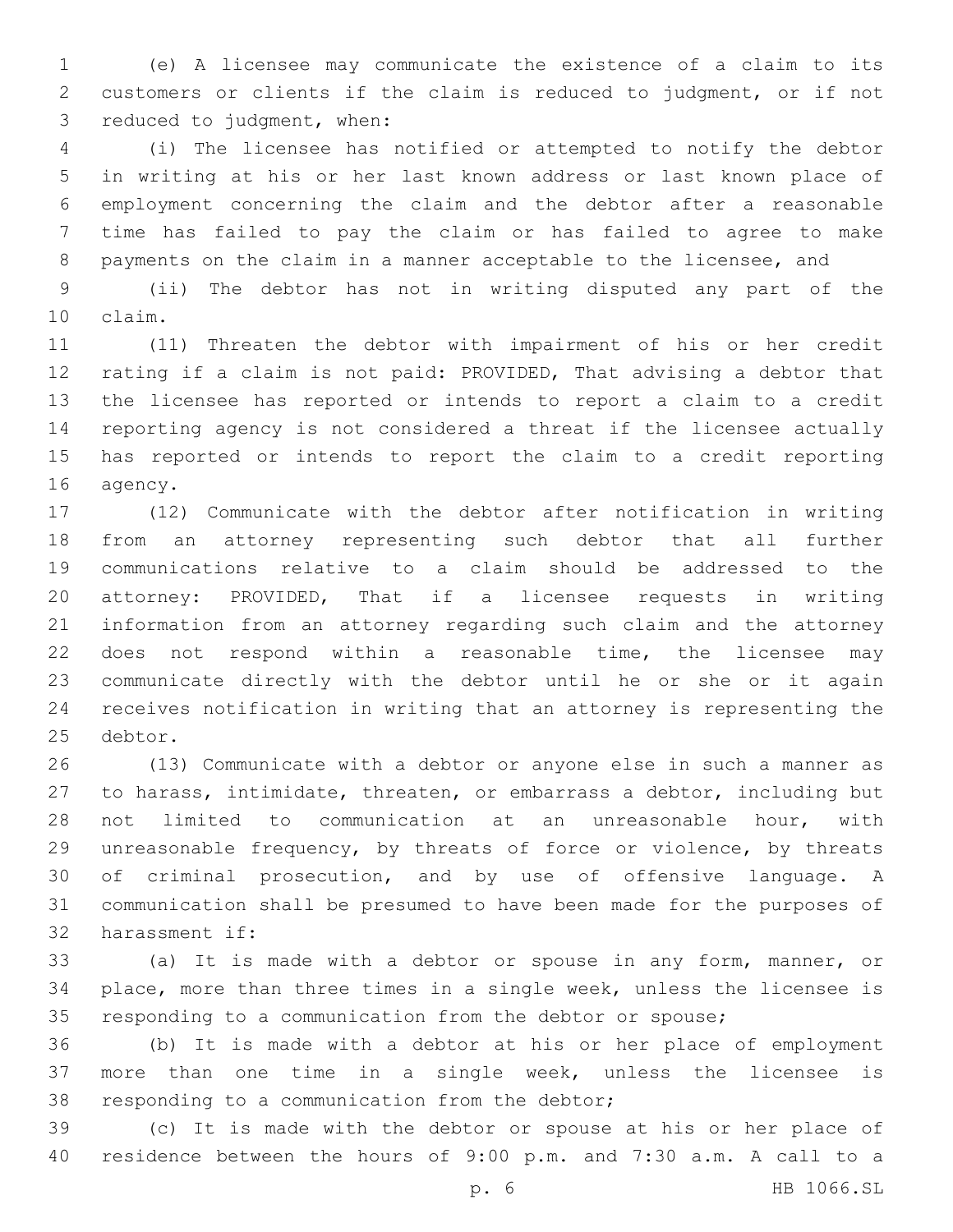telephone is presumed to be received in the local time zone to which the area code of the number called is assigned for landline numbers, unless the licensee reasonably believes the telephone is located in a different time zone. If the area code is not assigned to landlines in any specific geographic area, such as with toll-free telephone numbers, a call to a telephone is presumed to be received in the local time zone of the debtor's last known place of residence, unless the licensee reasonably believes the telephone is located in a 9 different time zone.

 (14) Communicate with the debtor through use of forms or instruments that simulate the form or appearance of judicial process, the form or appearance of government documents, or the simulation of a form or appearance of a telegraphic or emergency message.

 (15) Communicate with the debtor and represent or imply that the existing obligation of the debtor may be or has been increased by the 16 addition of attorney fees, investigation fees, service fees, or any other fees or charges when in fact such fees or charges may not legally be added to the existing obligation of such debtor.

 (16) Threaten to take any action against the debtor which the licensee cannot legally take at the time the threat is made.

 (17) Send any telegram or make any telephone calls to a debtor or concerning a debt or for the purpose of demanding payment of a claim 23 or seeking information about a debtor, for which the charges are payable by the addressee or by the person to whom the call is made: 25 PROVIDED, That:

 (a) This subsection does not prohibit a licensee from attempting to communicate by way of a cellular telephone or other wireless device: PROVIDED, That a licensee cannot cause charges to be incurred to the recipient of the attempted communication more than three times in any calendar week when the licensee knows or reasonably should know that the number belongs to a cellular telephone or other wireless device, unless the licensee is responding to a communication from the debtor or the person to whom the call is made.

 (b) The licensee is not in violation of (a) of this subsection if the licensee at least monthly updates its records with information provided by a commercial provider of cellular telephone lists that the licensee in good faith believes provides reasonably current and comprehensive data identifying cellular telephone numbers, calls a number not appearing in the most recent list provided by the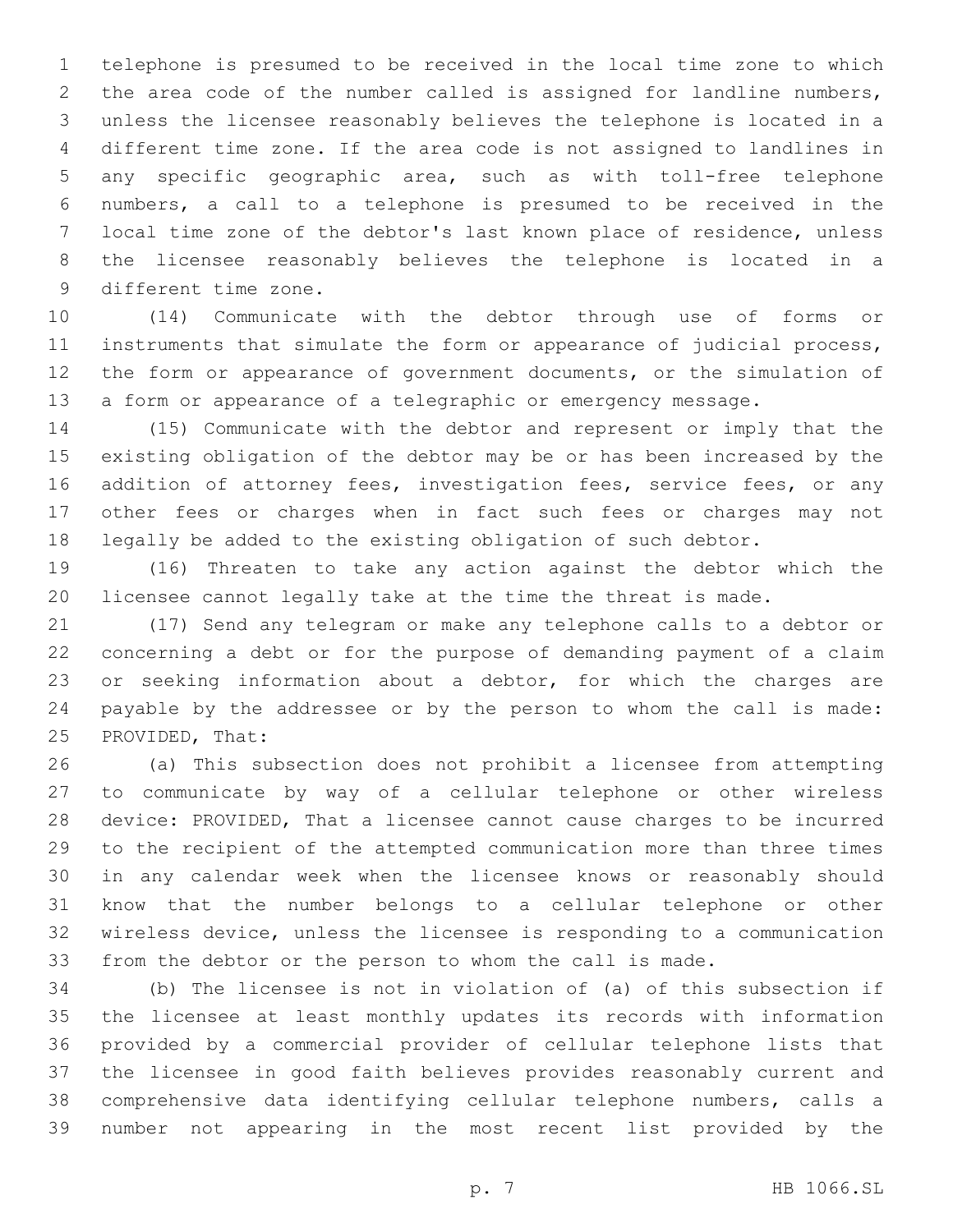commercial provider, and does not otherwise know or reasonably should know that the number belongs to a cellular telephone.

 (c) This subsection may not be construed to increase the number of communications permitted pursuant to subsection (13)(a) of this 5 section.

 (18) Call, or send a text message or other electronic communication to, a cellular telephone or other wireless device more than twice in any day when the licensee knows or reasonably should know that the number belongs to a cellular telephone or other wireless device, unless the licensee is responding to a communication 11 from the debtor or the person to whom the call, text message, or other electronic communication is made. The licensee is not in violation of this subsection if the licensee at least monthly updates its records with information provided by a commercial provider of cellular telephone lists that the licensee in good faith believes provides reasonably current and comprehensive data identifying cellular telephone numbers, calls a number not appearing in the most recent list provided by the commercial provider, and does not otherwise know or reasonably should know that the number belongs to a cellular telephone. Nothing in this subsection may be construed to increase the number of communications permitted pursuant to 22 subsection (13)(a) of this section.

 (19) Intentionally block its telephone number from displaying on 24 a debtor's telephone.

 (20) In any manner convey the impression that the licensee is 26 vouched for, bonded to or by, or is an instrumentality of the state of Washington or any agency or department thereof.

 (21) Collect or attempt to collect in addition to the principal amount of a claim any sum other than allowable interest, collection costs or handling fees expressly authorized by statute, and, in the case of suit, attorney's fees and taxable court costs. A licensee may 32 collect or attempt to collect collection costs and fees, including contingent collection fees, as authorized by a written agreement or contract, between the licensee's client and the debtor, in the collection of a commercial claim. The amount charged to the debtor for collection services shall not exceed thirty-five percent of the commercial claim.37

 (22) Procure from a debtor or collect or attempt to collect on any written note, contract, stipulation, promise or acknowledgment under which a debtor may be required to pay any sum other than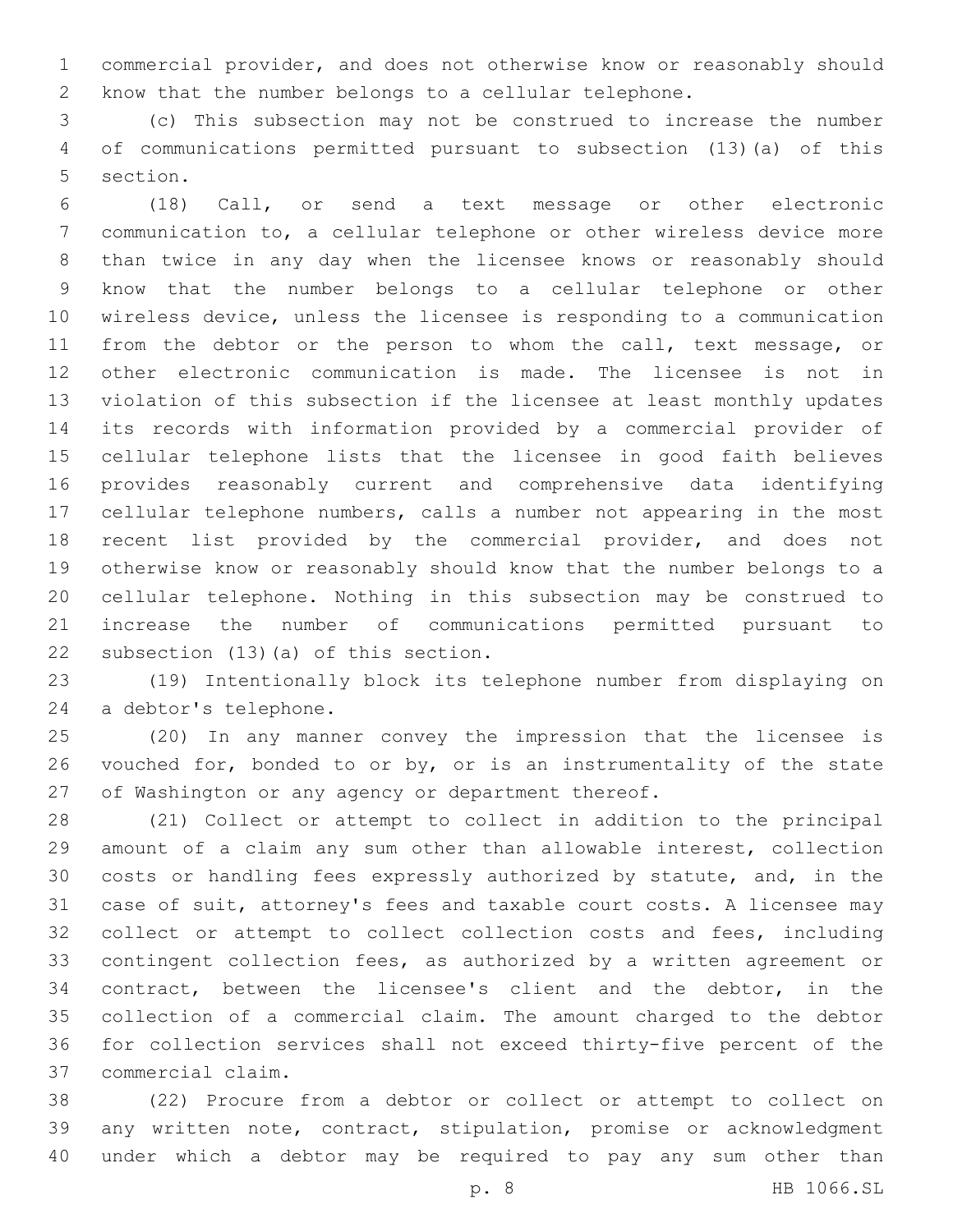principal, allowable interest, except as noted in subsection (21) of this section, and, in the case of suit, attorney's fees and taxable court costs.3

 (23) Bring an action or initiate an arbitration proceeding on a claim when the licensee knows, or reasonably should know, that such suit or arbitration is barred by the applicable statute of 7 limitations.

 (24) Upon notification by a debtor that the debtor disputes all debts arising from a series of dishonored checks, automated clearinghouse transactions on a demand deposit account, or other preprinted written instruments, initiate oral contact with a debtor more than one time in an attempt to collect from the debtor debts arising from the identified series of dishonored checks, automated clearinghouse transactions on a demand deposit account, or other preprinted written instruments when: (a) Within the previous one hundred eighty days, in response to the licensee's attempt to collect the initial debt assigned to the licensee and arising from the identified series of dishonored checks, automated clearinghouse transactions on a demand deposit account, or other preprinted written instruments, the debtor in writing notified the licensee that the debtor's checkbook or other series of preprinted written instruments was stolen or fraudulently created; (b) the licensee has received from the debtor a certified copy of a police report referencing the theft or fraudulent creation of the checkbook, automated clearinghouse transactions on a demand deposit account, or series of preprinted written instruments; (c) in the written notification to the licensee or in the police report, the debtor identified the financial institution where the account was maintained, the account number, the magnetic ink character recognition number, the full bank routing and transit number, and the check numbers of the stolen checks, automated clearinghouse transactions on a demand deposit account, or other preprinted written instruments, which check numbers included the number of the check that is the subject of the licensee's collection efforts; (d) the debtor provides, or within the previous one hundred eighty days provided, to the licensee a legible copy of a government-issued photo identification, which contains the debtor's signature and which was issued prior to the date of the theft or fraud identified in the police report; and (e) the debtor advised the licensee that the subject debt is disputed because the identified check, automated clearinghouse transaction on a demand

p. 9 HB 1066.SL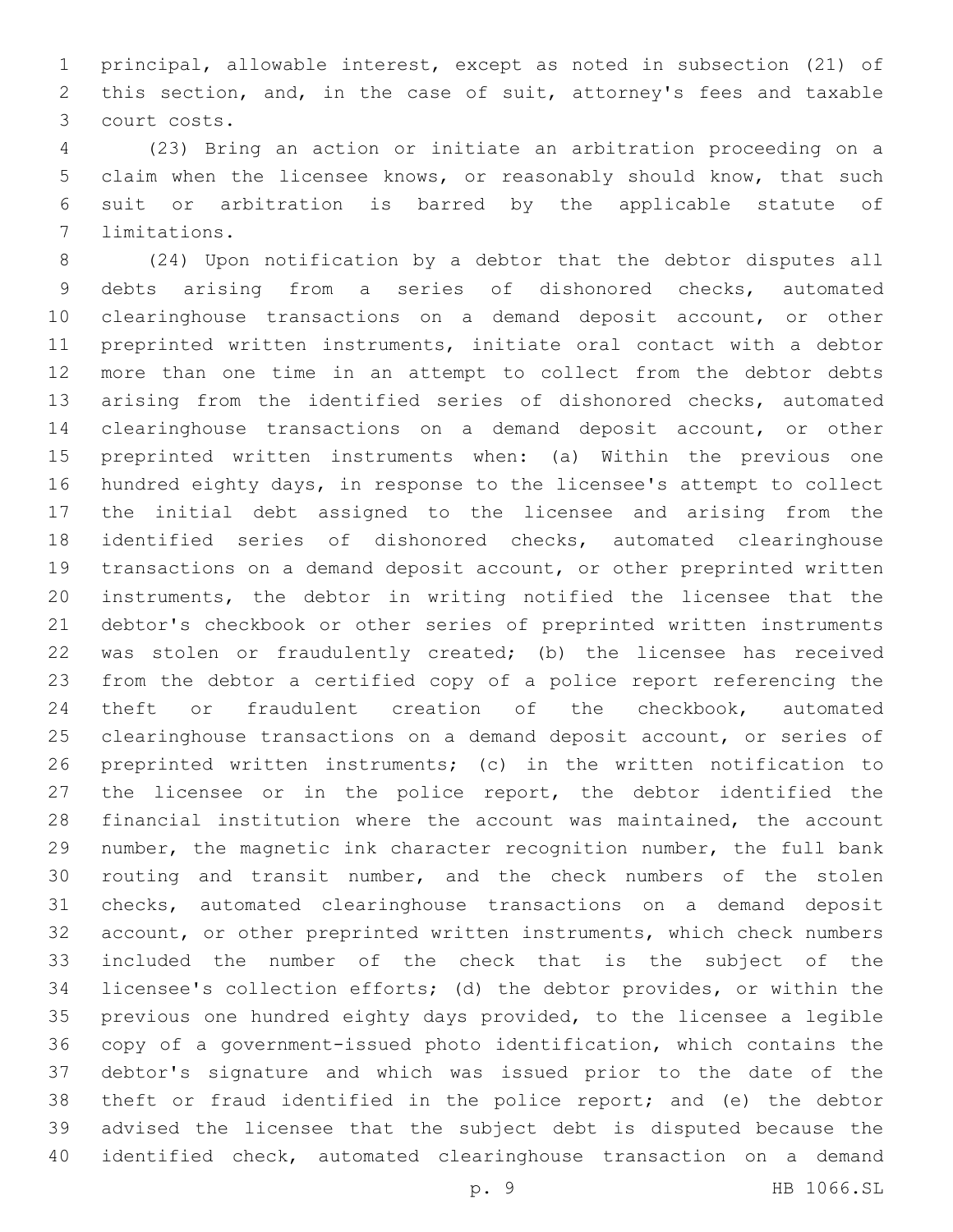deposit account, or other preprinted written instrument underlying the debt is a stolen or fraudulently created check or instrument.

 The licensee is not in violation of this subsection if the licensee initiates oral contact with the debtor more than one time in an attempt to collect debts arising from the identified series of dishonored checks, automated clearinghouse transactions on a demand deposit account, or other preprinted written instruments when: (i) The licensee acted in good faith and relied on their established practices and procedures for batching, recording, or packeting debtor accounts, and the licensee inadvertently initiates oral contact with the debtor in an attempt to collect debts in the identified series subsequent to the initial debt assigned to the licensee; (ii) the licensee is following up on collection of a debt assigned to the licensee, and the debtor has previously requested more information 15 from the licensee regarding the subject debt; (iii) the debtor has notified the licensee that the debtor disputes only some, but not all the debts arising from the identified series of dishonored checks, automated clearinghouse transactions on a demand deposit account, or other preprinted written instruments, in which case the licensee shall be allowed to initiate oral contact with the debtor one time for each debt arising from the series of identified checks, automated clearinghouse transactions on a demand deposit account, or written instruments and initiate additional oral contact for those debts that the debtor acknowledges do not arise from stolen or fraudulently created checks or written instruments; (iv) the oral contact is in the context of a judicial, administrative, arbitration, mediation, or similar proceeding; or (v) the oral contact is made for the purpose of investigating, confirming, or authenticating the information received from the debtor, to provide additional information to the debtor, or to request additional information from the debtor needed by the licensee to accurately record the debtor's information in the 32 licensee's records.

 (25) Bring an action or initiate an arbitration proceeding on a claim for any amounts related to a transfer of sale of a vehicle 35 when:

 (a) The licensee has been informed or reasonably should know that the department of licensing transfer of sale form was filed in 38 accordance with RCW  $46.12.650$  (1) through (3);

 (b) The licensee has been informed or reasonably should know that the transfer of the vehicle either (i) was not made pursuant to a

p. 10 HB 1066.SL